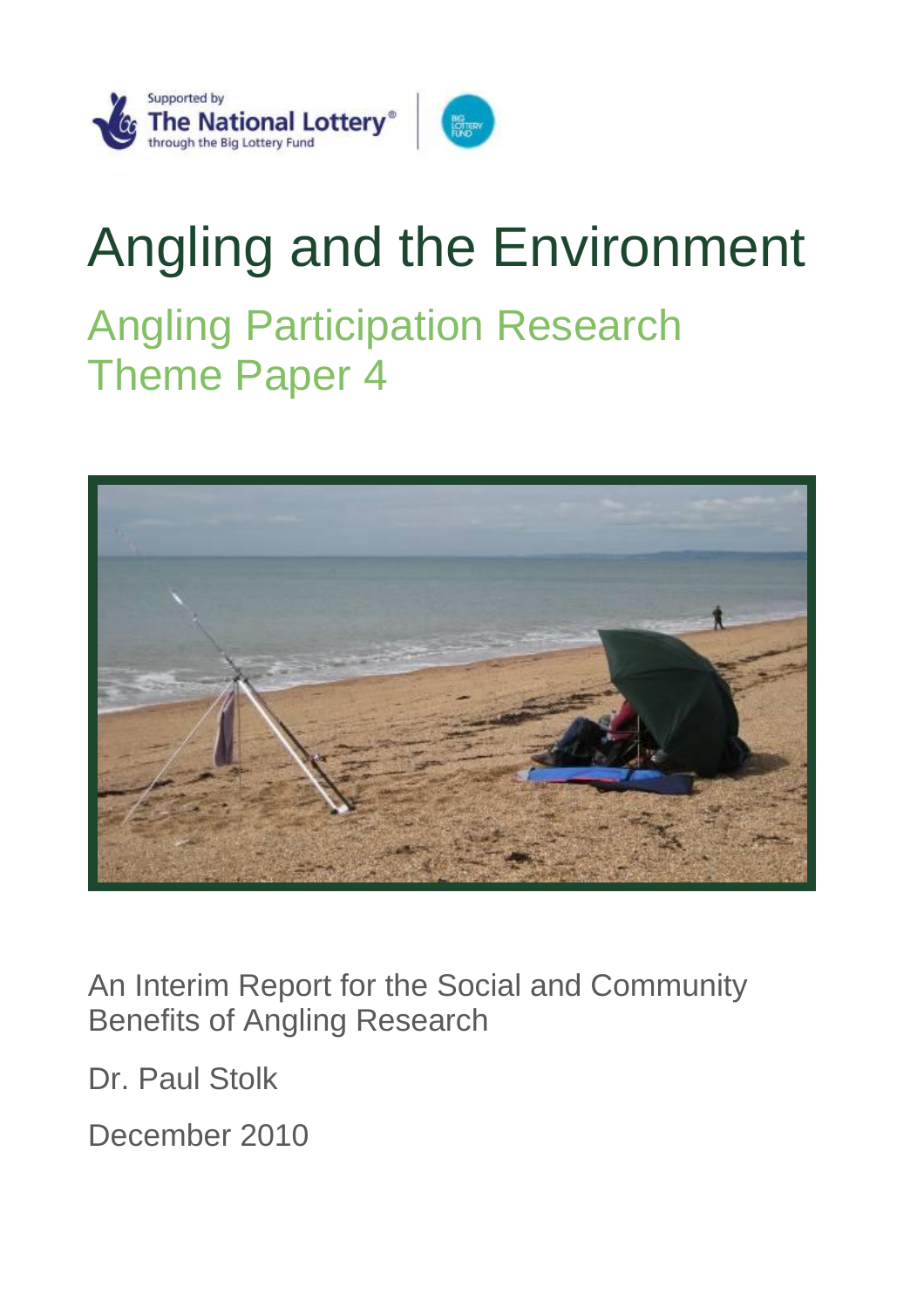# Angling and the Environment

*"I love nature in all its forms, and the changes in seasons can be seen at their best near the waterside. People have, in the past, thought angling was boring! I always explain to anybody with that view, that if you get bored with seeing the wonders of the beautiful countryside, the creatures that inhabit it, the clear nights with more stars than you even knew you could see ... then you are bored with life!" 1*

#### **Background**

Aquatic and marine ecosystems, and the green spaces adjacent to them, are essential resources for angling participation. Rivers, lakes/lochs, coastlines and the sea are all important settings for the recreational angler, whilst semi-natural habitats, such as canals, reservoirs, ponds, break walls & piers are equally important – and are sometimes easier places to catch fish!

The relationship between anglers and the places they fish is frequently one of mutual benefit – the angler gets to catch fish, observe flora and fauna and spend time next to water, while the environment and the various habitats it supports are watched over, maintained and occasionally restored or regenerated. However it should also be remembered that not all angling is practised in an environmentally responsible way; some anglers leave behind litter after a day's fishing, fail to return undersized fish, or neglect to follow byelaws. These actions not only undermine the reciprocal benefits of the angling-environment relationship but threaten the foundations of the relationship itself.

## **Benefits that anglers receive from the environment**

Just as the quote above suggests, angling participation brings people outside and to the water's edge. As a direct result, anglers get to experience some of the UK's most scenic locations, and frequently come into contact with a range of animals and plants. For many of the anglers surveyed or interviewed for this research, just being outdoors and immersed 'in' nature are worthwhile experiences in their own right (see the two examples of angler comments printed below). Because these anglers derive such enjoyment from their surroundings, actually catching a fish is often thought of as a 'bonus':

*"I, like many true anglers, go fishing to enjoy the scenery, relax and see nature in its true form. I more often than not don't catch anything, but it is being outside that is the most important thing." 2*

*"Fishing is to be enjoyed and not just about catching 1 or 100 fish. It's about wildlife, the environment, and just being by a lake or river." 3*

As the quotes below illustrate, this research has also collected data that shows how anglers frequently make links between the environment where they go fishing and positive effects on their mental and emotional state:

*"it"s very stress relieving to be by the waterside" 4*

*"being outside helps mentally" 5*

*"a chance to have some time out in a tranquil setting" 6*

*"I find being outside is probably more relaxing" 7*

Given that a lot of angling takes place in 'green space' environments, it could be argued that angling is a gateway activity for people to access green spaces and, as a consequence, obtain the health benefits widely associated with doing so. This theme is explored in more detail in Theme Paper 2: *Angling and Personal Health & Well-being*.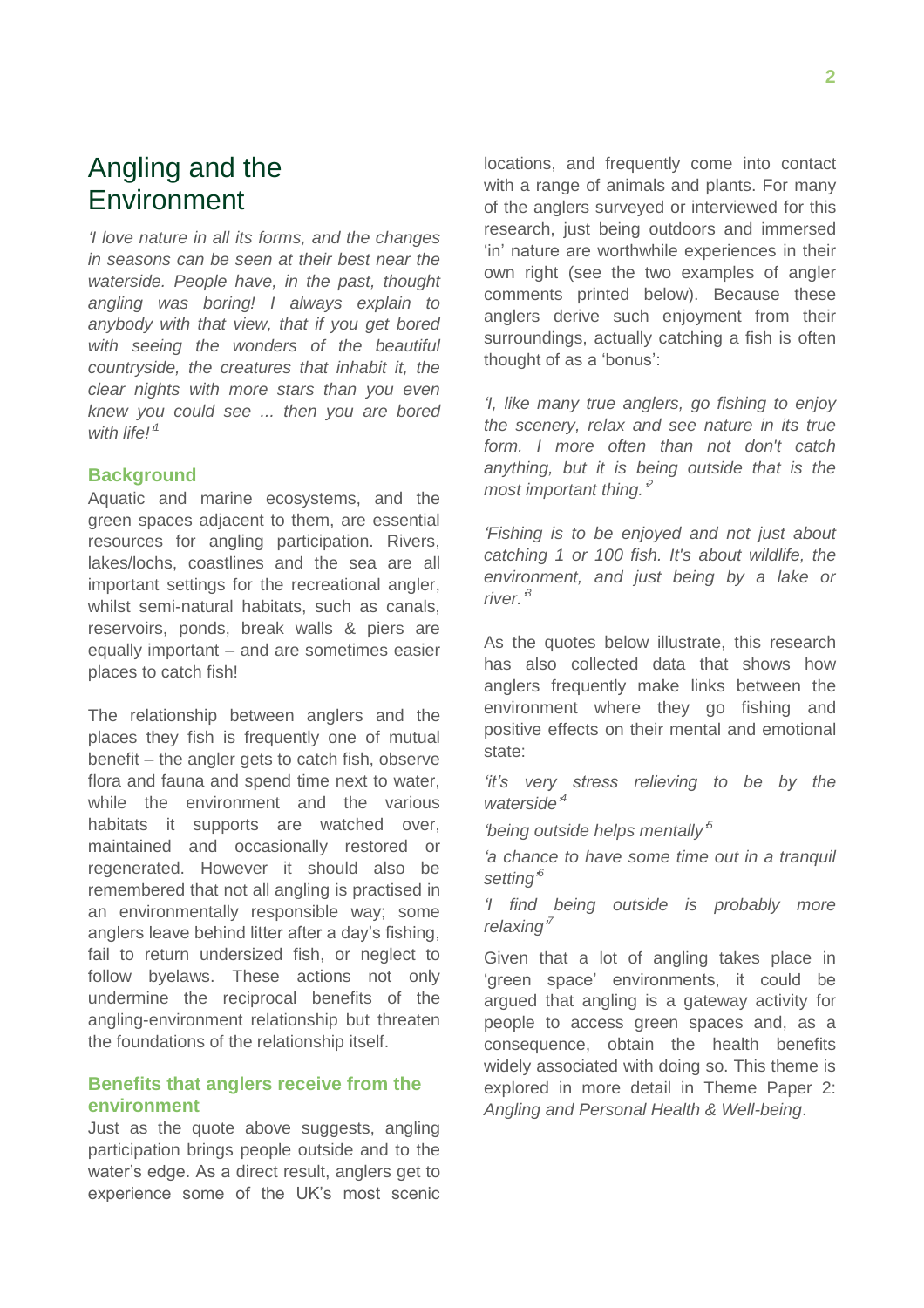# **Benefits that the environment receives from anglers**

There are numerous ways in which recreational angling participation generates positive impacts on the environment. The key processes are summarised below, and alongside each is an example of practice that has been recorded through research fieldwork.

#### The 'eyes and ears' of waterways

- Anglers take great pride in being the first to report pollution events or other negative environmental impacts on fresh and saltwater habitats. For example, in September 2010 it was 'sharp-eyed anglers fishing on Grafham Water, Rutland' who observed a new species of fresh-water shrimp. The shrimp was later identified by the [Environment Agency](http://www.environment-agency.gov.uk/) as an 'invasive and aggressive species from Eastern Europe'<sup>8</sup> that poses considerable risk to native ecosystems.
- Anglers and angling clubs are involved in monitoring the health of wildlife and invertebrates, such as participating in fish count events and riverfly monitoring programmes, usually in partnership with other environmental organisations. The [Wandle Piscators](http://www.wandlepiscators.net/) are a case in point, as they work with the Environment Agency and the [Riverfly Partnership](http://www.riverflies.org/) to carry out 'health checks' on the River Wandle as part of the nationwide Riverfly Partnership [Angler Monitoring Initiative](http://www.riverflies.org/index/riverfly_monit.html) (AMI).

#### Litter clean-ups and invader clear-outs

 Anglers, angling clubs and angling-related organisations are involved in the planning and conduct of litter and garbage removal from waterways and surrounding land. Similarly, these stakeholders also identify, monitor and remove invasive plant and animal species. The removal of both litter and invasive species occurs in the form of scheduled events and as an incidental part of some angler's participation.

 River and river bank-side clean-ups, and invasive species removal, are activities central to [The Wandle Trust.](http://www.wandletrust.org/) Often in partnership with other environmental charities like [Thames 21](http://www.thames21.org.uk/) and [Trout in](http://urbantrout.blogspot.com/)  [Town,](http://urbantrout.blogspot.com/) The Trust calls on a mix of angling and non-angling volunteers to staff in-river clean-up events and invasive plant removal work on different sections of the River Wandle in South London.

#### Creation, rehabilitation and improvisation

- Angling stakeholders are invariably leading or part of projects that involve improving the quality of aquatic or marine habitat. The construction of new ponds, rehabilitation of existing waterways, stocking fish, and making structural improvements to waters – such as adding fishing platforms to ponds, or fish ladders in rivers – are common examples.
- After purchasing Walker's Dam, Alverthorpe, in 2006, members of [Wakefield Angling Club](http://www.wakefieldac.co.uk/) have – with technical assistance from the Environment Agency – transformed the water from a neglected state to a balanced coarse fishery managed by the club. Likewise, during 2009 and 2010 [Disley & New Mills](http://www.wakefieldac.co.uk/)  [Angling Club](http://www.wakefieldac.co.uk/) (DNMAC) members have worked under the guidance of [The Wild](http://www.wildtrout.org/)  [Trout Trust](http://www.wildtrout.org/) and the Environment Agency to improve the health of stretches of the River Goyt. This included specific tasks, such as bank stabilisation and the installation of large woody debris.

#### Sharing the knowledge:

 Anglers contribute to public knowledge of waterways and wildlife in many ways. Some of this environmental knowledge is exchanged informally, as part of conversations amongst anglers, or between anglers and non-anglers. The more formalised channels for sharing environmental knowledge include magazine articles or websites, television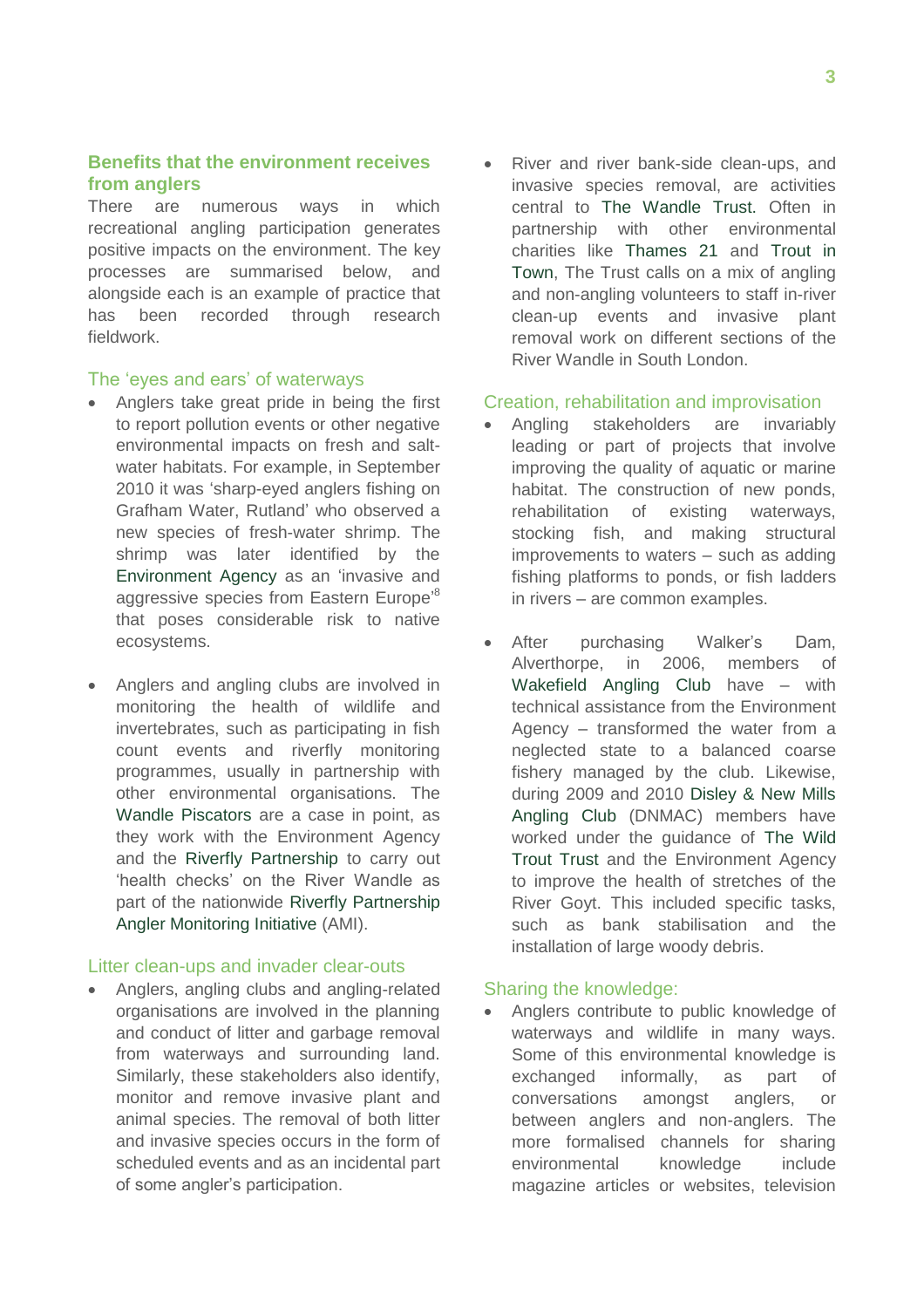shows, the instruction received via coaches, ghillies or guides, or coursework.

 Anglers, angling clubs and angling organisations have input into more planned sessions of education, training or information sharing. Initiatives like Trout in the Classroom (delivered in South London through The Wandle Trust), [Mayfly in the](http://www.wildtrout.org/index.php?option=com_content&task=view&id=340&Itemid=318)  [Classroom](http://www.wildtrout.org/index.php?option=com_content&task=view&id=340&Itemid=318) (delivered in England as part of the Trout in the Town programme), [The](http://www.salmon-trout.org/education.asp)  [Brown Trout Big Book](http://www.salmon-trout.org/education.asp) (delivered in Scotland through the [Salmon & Trout](http://www.salmon-trout.org/education.asp)  [Association\)](http://www.salmon-trout.org/education.asp) and Stickleback/Fish in the Classroom (led by the Environment Agency and Leicester University in Leeds, and by Thames 21 in North London) are examples of angling-related groups making contributions to environmental education in primary schools.

#### Promoting Sustainable Practice

 To ensure the future of fish stocks, and the ecosystems that support those stocks, anglers have a responsibility to participate

in a sustainable, environmentally-friendly manner. Making changes to angling practices so they have minimal negative impact on the environment is one way of achieving this. The widespread endorsement and application of catch & release principles by anglers in wild fisheries is a successful example of such a change.

 To help sea anglers make an informed decision about whether to keep a fish for the table, The [Scottish Sea Angling](http://www.ssacn.org/)  [Conservation Network](http://www.ssacn.org/) (SSACN) is leading the [Give Fish a Chance](http://www.ssacn.org/give-fish-a-chance-gfac-2/all-we-are-saying-is-give-fish-a-chance-2-2) initiative. Give Fish a Chance is a voluntary guideline for anglers that states minimal landing sizes for frequently caught sea fish species. Some sea angling clubs already have their own competition size limits, and the Scottish government has published minimum landing sizes, however the SSACN claims that 'by adopting these, anglers can be reasonably certain a fish has had at least one chance to breed'.



The River Rivelin near Sheffield is former industrial river that now supports wild brown trout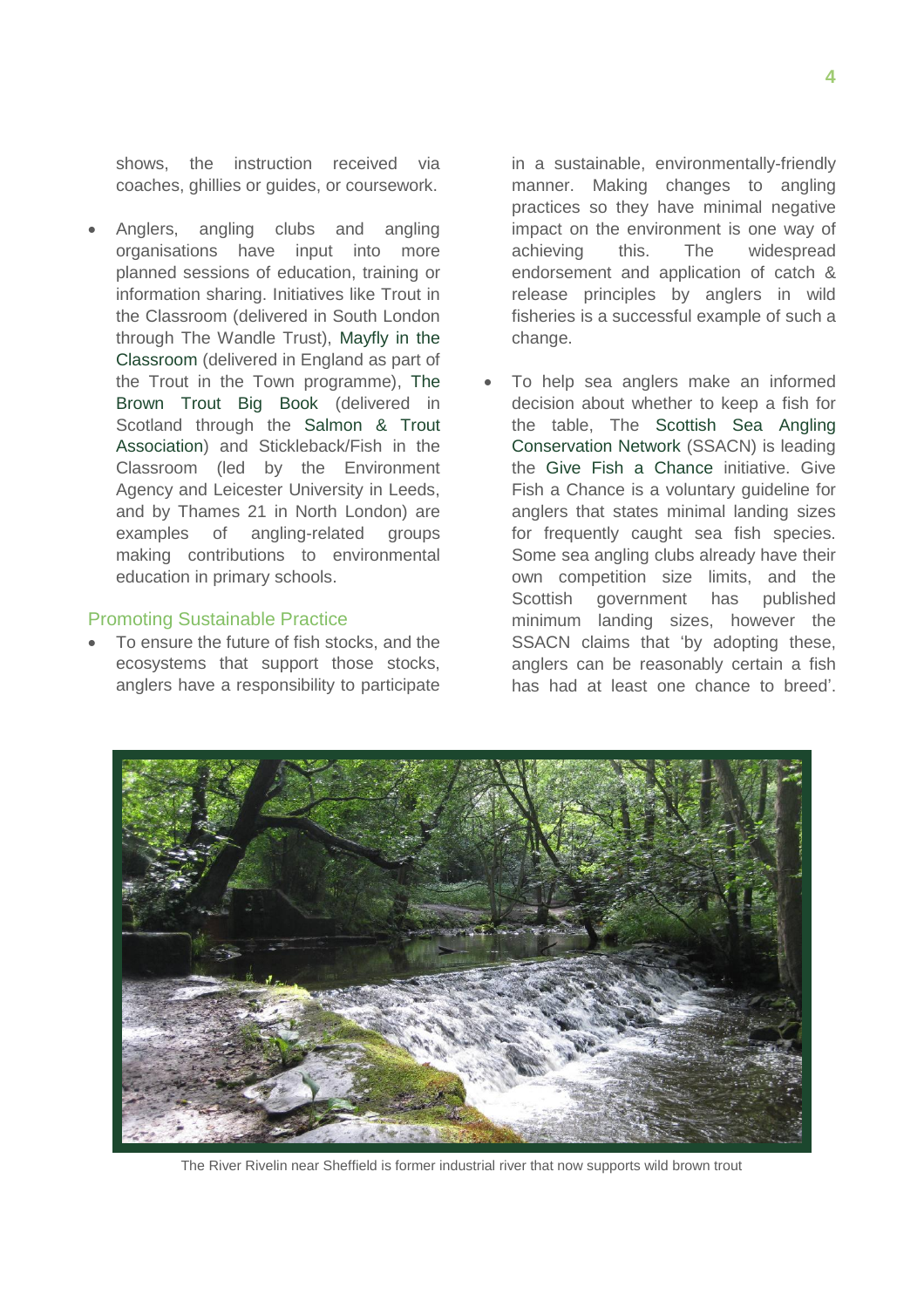#### **In Focus: Trout in the Town**

Trout in the Town (TinTT) is a community-focused initiative of the Wild Trout Trust that is funded by the Esmée Fairbairn Foundation. TinTT aims to '*improve the quality of river habitat in urban areas for the benefit of trout and wider biodiversity, and to raise awareness of wild trout as a totem species for clean water and living rivers"* .The core principles of the Trout in the Town programme are habitat restoration and a commitment to increasing awareness of, and education about, urban rivers. Currently TinTT has projects in both England and Scotland, centred on Huddersfield Greenstreams, Colne Water (East Lancs.), Glazert. Water and the Rivers Wandle, Don, Goyt, Cray, Erewash, Cole, Wye (Buxton) and Irwel. An online map of TinTT projects has been completed as part of this research, and can be accessed at [http://resources.anglingresearch.org.uk/data\\_visualisation/maps/titt](http://resources.anglingresearch.org.uk/data_visualisation/maps/titt)

According to Dr Paul Gaskell, the TinTT coordinator, anglers and angling clubs make up around 90% of the Wild Trout Trust membership and are therefore a logical fit to run TinTT projects. However, Paul also believes that anglers are well-placed to champion this kind of initiative because, when compared to other members of the community, anglers place a much greater emphasis on maintaining the health of urban rivers:

*"There might be plenty of people that use an urban river corridor, but it would be just as attractive to them if it was a canal and there was a nice towpath and it wasn"t sort of biologically diverse...whereas there is a particular value – a particular ecosystem value – that game anglers, and coarse anglers as well, would [place on the river]. They would notice if it [the river] deteriorated, and they"d also feel strongly about trying to protect it."*



DNMAC volunteers prepare equipment for work on the bank of the River Goyt in Derbyshire

The *Social and Community Benefits of Angling* research project has identified the TinTT initiative as an example of best practice angling participation, insofar as anglers who have committed to TinTT projects are involved in activities that deliver wider community benefit, including volunteering, environmental rehabilitation, monitoring of invertebrate and fish populations, information sharing with community members and education of young people. Field visits for the research have been made to TinTT projects at Sheffield (led by [SPRITE\)](http://www.spanglefish.com/sprite-southyorks/), London (led by the Wandle Trust) and Greater Manchester (led by DNMAC), while 64 TinTT participants have been surveyed about aspects of volunteering. More research focusing on host community perception and engagement is planned for 2011.